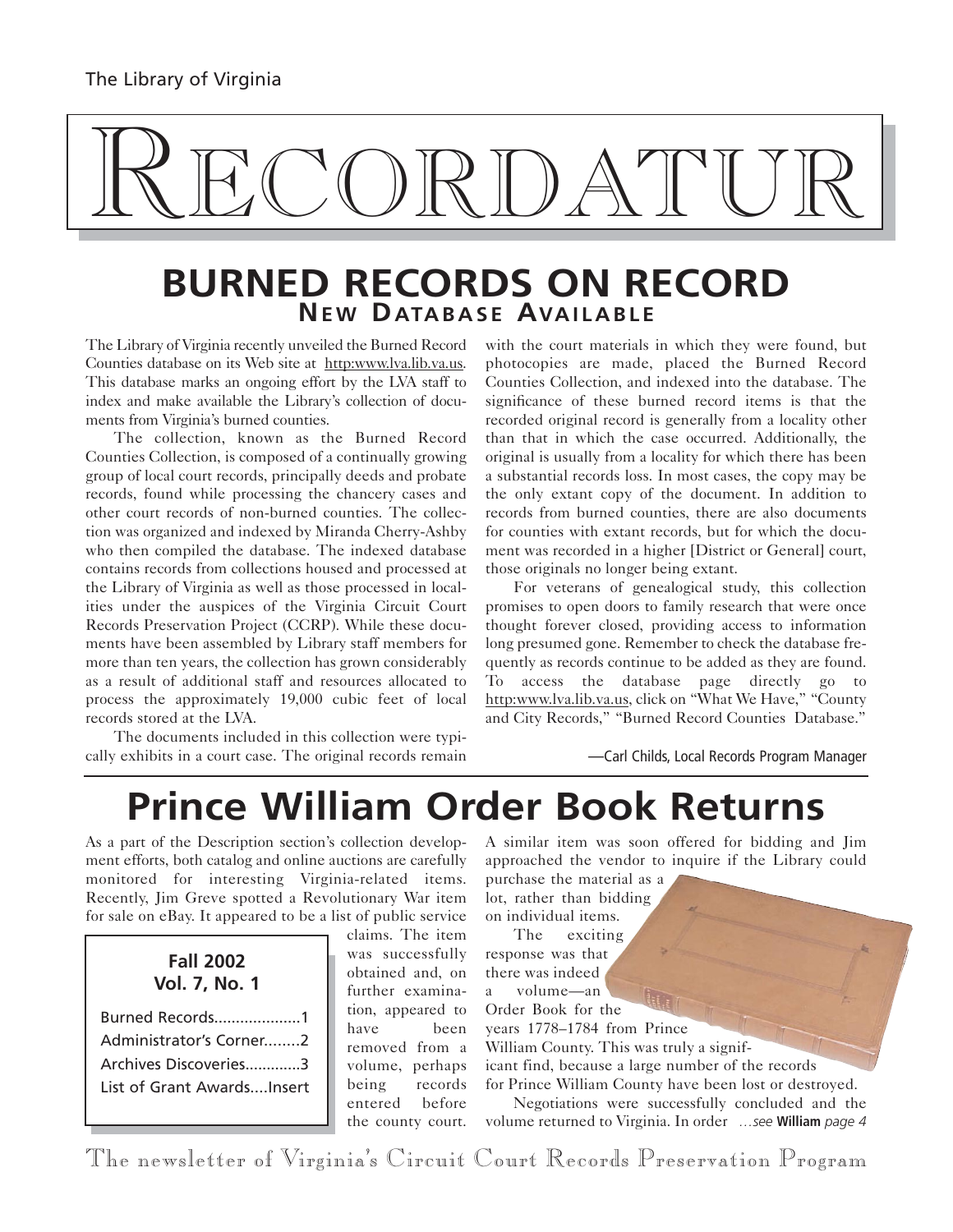RECORDATUR

"An entry made on record to prevent any alteration of Record"

*This newsletter is published twice a year to keep circuit court clerks informed about the court records preservation program in the Commonwealth of Virginia. Reader participation is invited.*



#### **Records Management and Imaging Services Division**

800 East Broad Street Richmond, Virginia 23219 (804) 692-3605 (804) 692-3603 fax www.lva.lib.va.us e-mail: gsmith@lva.lib.va.us

> Nolan T. Yelich *Librarian of Virginia*

C. Preston Huff, CRM, CA *State Records Administrator*

> Conley L. Edwards III *State Archivist*

Glenn T. Smith *Grants Administrator, Circuit Court Records Preservation Program*

Amy Judd *Assistant Grants Administrator*

Michelle Washington *Administrative Assistant*

Lyndon H. Hart III *Manager, Description Services Branch*

> Amy C. Winegardner *Production*

# ADMINISTRATOR'S CORNER

As 2002 closes, I want to offer a word of thanks to Lil Hart, Pat Payne, and Frank Overton for serving on the Grants Review Board this year. They did a wonderful job, and the program benefited greatly from their diligence. Lil is staying on the board for 2003, and will be joined by Bruce Patterson and Gene Coleman. We look forward to working with these three clerks in the coming year.

Two significant enhancements to the grants program this year have been testing the capabilities of digitally imaging historic chancery records and upgrading the specifications of cameramonitoring systems from analog to digital. Seems everything is going digital. The pilot on scanning historical court records is still in its infancy. For every solution to one specification come two additional questions. Final specifications should be in place by the end of January. The first round of digitally recorded camera systems has been awarded and, pending notification to vendors, installation should begin in those offices within the month.

Like many of your offices, the Library of Virginia felt the sharp blade of budget reductions in the fall. There were 39 people displaced, as well as 14 vacant positions cut. We will be many years rebuilding some of the programs, some will never come back. Obviously our biggest hit affecting the clerks' offices was the near-dismantling of the Imaging Services branch. With Dick Harrington and all but three of his staff gone, there is a big hole in the services that the Library provided (you will be glad to know that Dick started a job as the Archivist and Records Manager for Fairfax County on December 30). What services do remain are the inspection, acceptance, and storage of security microfilm sent from the clerks or their designated vendors, reproduction of missing pages from microfilm, and the ongoing quality maintenance of the security film stored at the State Records Center. This section is now headed by Sue Woo, with Belinda Pillow and Dwight Sunderlin rounding out the staff.

The latest "set back" at the Library was the announcement by Preston Huff, the Director for Records Management and Imaging Services, of his resignation in order to take a job with the National Archives and Records Administration (NARA). Preston's six years at the Library have contributed beyond measure to the building up of the records program that has become recognized as one of the very best in the nation. He and his talents will be moving to Fort Worth, Texas, where he will be the number two person in NARA's Southwest region. We are truly going to miss him, but are grateful for the leadership he has provided and wish him every success in the challenges he will be facing.

The next round of grant applications will be due in the Administrator's office by 5:00 P.M. on Tuesday, April 15. If there is a project that you would like to undertake, please contact either Amy Judd or me; we will be glad to assist you.

Realizing that 2003 is going to be another tough year fiscally, and probably physically, please accept our best wishes for a healthy, prosperous 2003.

—Glenn Smith, Grants Administrator

CIRCUIT COURT RECORDS PRESERVATION PROGRAM

**Grant Applications due by 5:00 P.M. on Tuesday, April 15, 2003.**

**Contact Amy Judd** (804-692-3601) **or Glenn Smith** (804-692-3604) **before submitting an application.**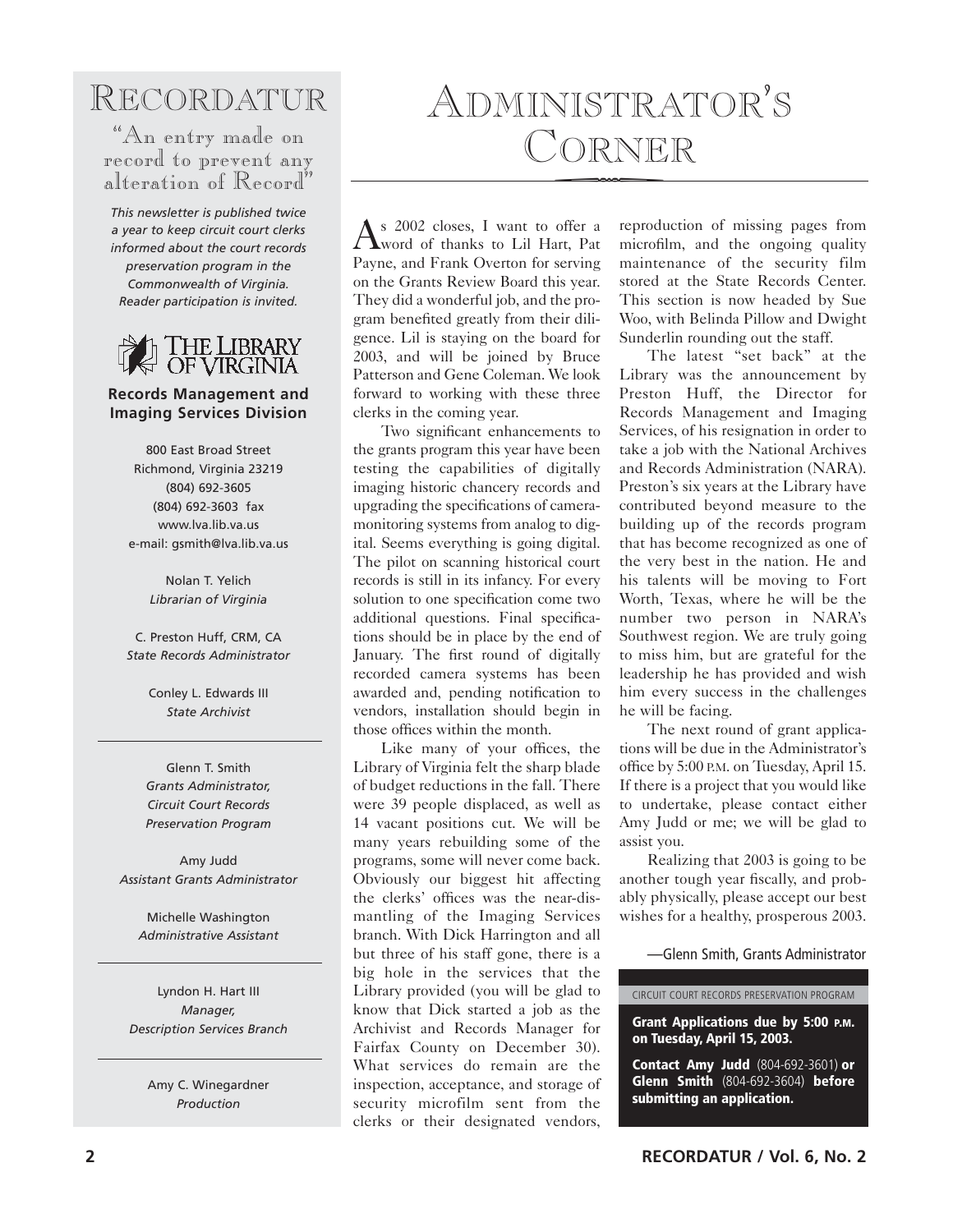# ARCHIVES<br>DISCOVERIE D ISCOVERIES

### **DEATH OF A FACTORY MANAGER STEWART-M C C ALL LETTERS , 1800–1818**

About a year ago, I was examining a box of miscellaneous Arlington County papers to see if it contained business records. I found no business records but the box did contain several folders overflowing with correspondence between William Stewart and Catherine McCall that were dated in the mid-1810s. A cursory examination of the letters showed that Stewart had deep affection for McCall, worked for her in some capacity, and was regularly in debt. Notations on the back of the suggested that they were used as evidence in a court case. I made a note of the letters and the box number in case I had the good fortune of coming across the court case in the future.

Several months later, I was assigned the task of processing the Arlington County chancery records. I was working in the 1820s folders when fortune smiled on me. I found a chancery case dismissed in 1827 entitled "Administrator of William Stewart Jr. versus Catherine Flood McCall and others" containing several more folders of correspondence. After combining the correspondence in chronological order, I read through the letters to determine their contents and discover why they were used as evidence in the chancery case.

The collection of letters covered the period from 1800 to 1818. They were either written by, to, or about William Stewart, Jr., manager of a nail factory and blacksmith shop in Alexandria owned by Catherine Flood McCall. The collection consists largely of correspondence written by Stewart to McCall. The major themes found in Stewart's letters to McCall include his affectionate feelings for McCall and desire to marry her; business matters related to McCall's nail factories in Alexandria

and Richmond and her plantation in Tappahannock; his difficulties with McCall's slaves who worked for him at the factory; his constant lack of money to pay his personal debts; his efforts to make additional income outside the factory (one effort led to his being sued by the United States government for violating the Embargo Act of 1807); his repeated requests to be given total authority over McCall's financial interests; his poor health, both emotional and physical; and his great unhappiness with his life in Alexandria.

The collection also includes correspondence between Stewart and Archibald McCall, father and business manager of Catherine McCall and prominent Tappahannock merchant and landowner. The correspondence mostly deals with business matters such as factory production, inventories of stock, sales, expenses, machinery used to make nails, labor issues, and other matters surrounding Catherine McCall's nail factory in Richmond.

Stewart regularly refers to Catherine McCall's slaves in his letters. A total of twenty-four were sent from the McCall plantation in Tappahannock to work at the nail factory in Alexandria. The slaves labored as blacksmiths and nailors or they were hired out by Stewart to people in the city. Stewart writes about his bitter relationship with the slaves; the work they performed either at the factory or for others; the slaves' unhappiness with working at the factory and the ways they expressed that unhappiness; slave escapes and efforts by Stewart to recover them; the forms of punishment Stewart meted out to slaves for poor work or for escaping; expenses related to the upkeep of the slaves in Alexandria; the amount Stewart charged

for hiring slaves to people in *…see* **Stewart-McCall** *page 4*

**RECORDATUR / Vol. 6, No. 2 3**